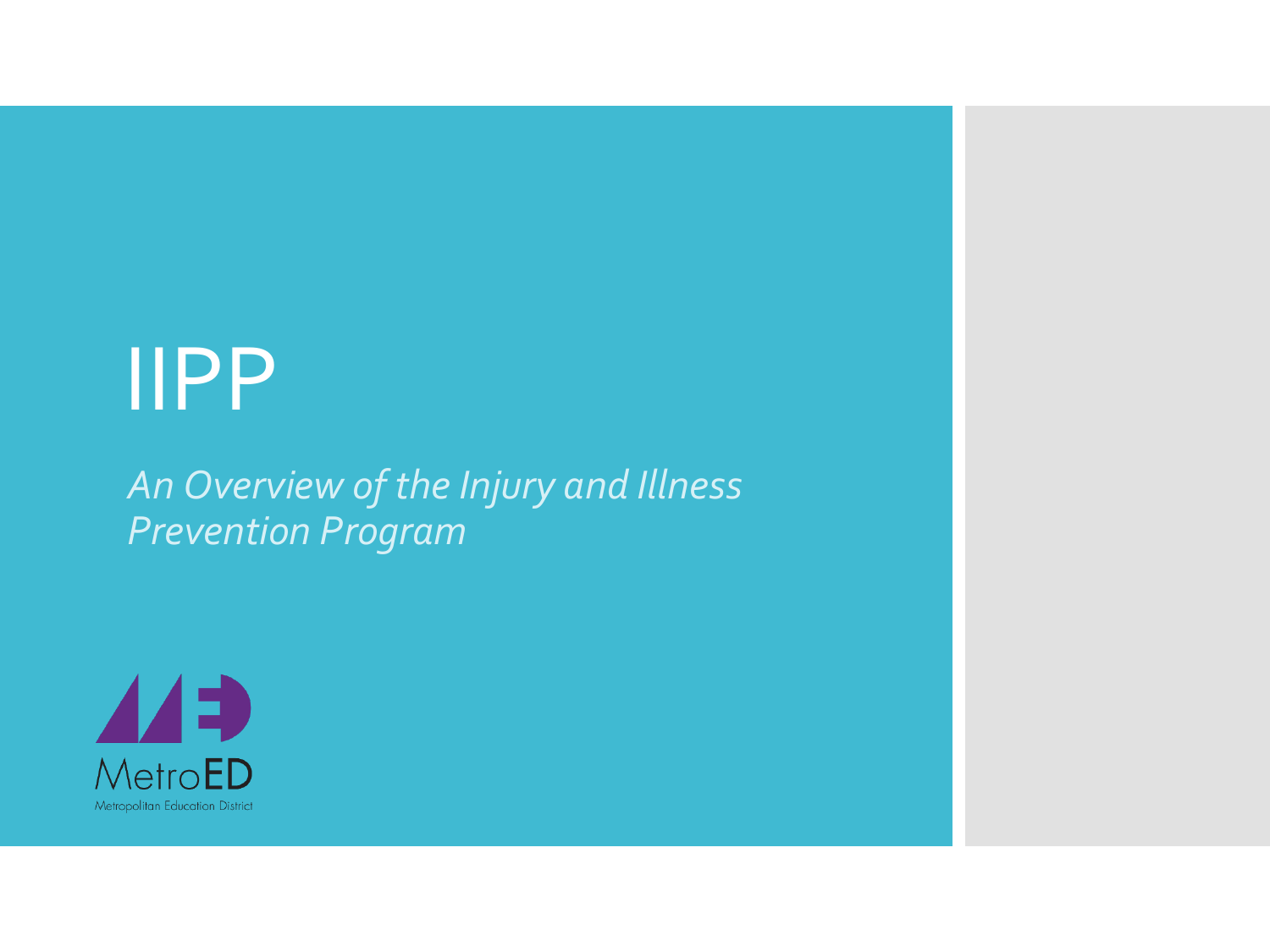### What is an IIPP?



- ●California employers are required to provide and maintain a safe and healthful working environment
- Since 1991, a written Injury & Illness Prevention Program (IIPP) is required for every employer
- ●Title 8 of the California Code of Regulations (CCR), Section 3203, General Industry Safety Orders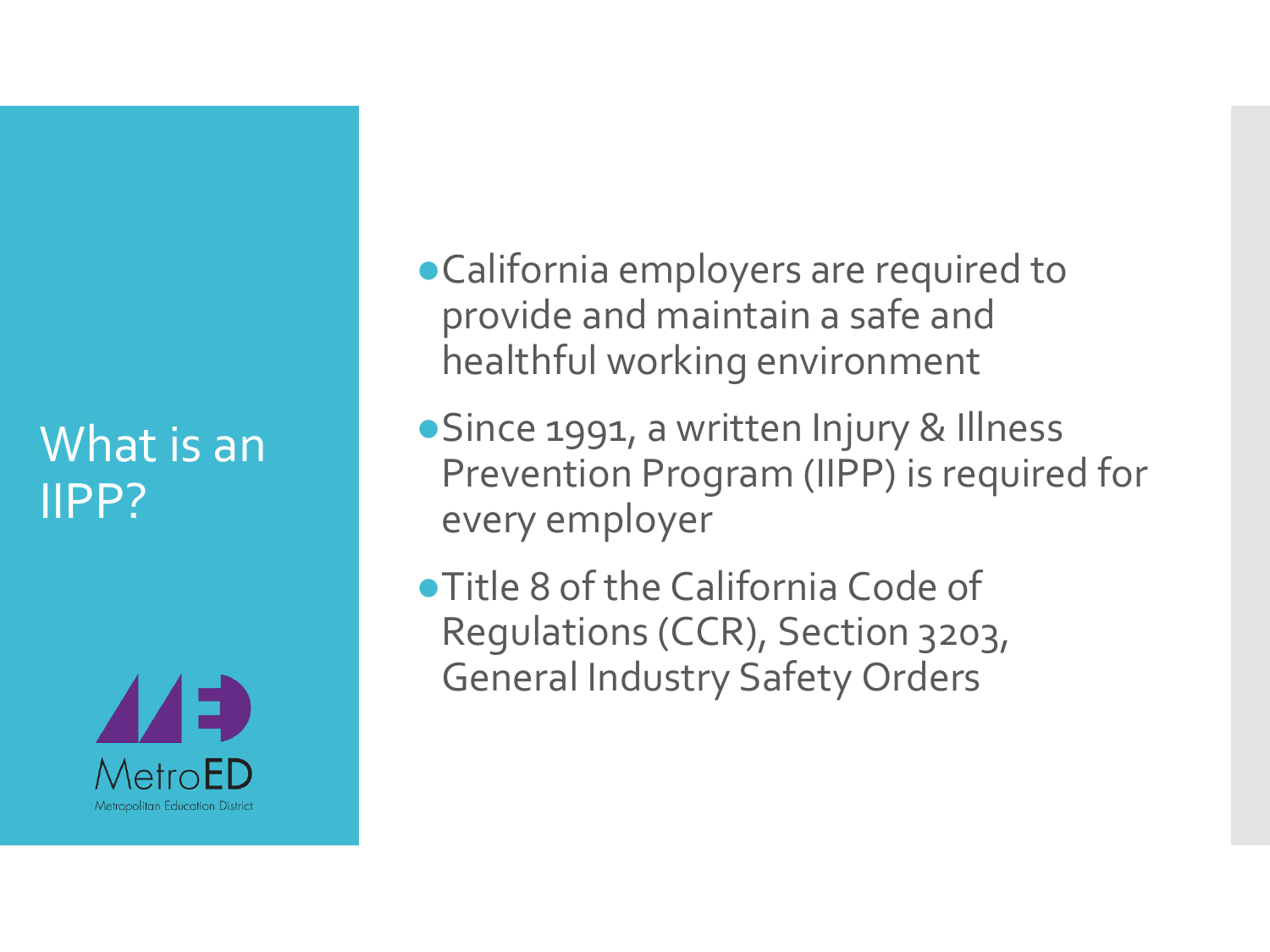## Advantages of the IIPP



●Outlines safety on the job

- ●Reduce losses resulting from accidents and injuries
	- ⮚Direct and indirect costs
- ●Helps prioritize safety concerns
- Sets the tone for the importance of safety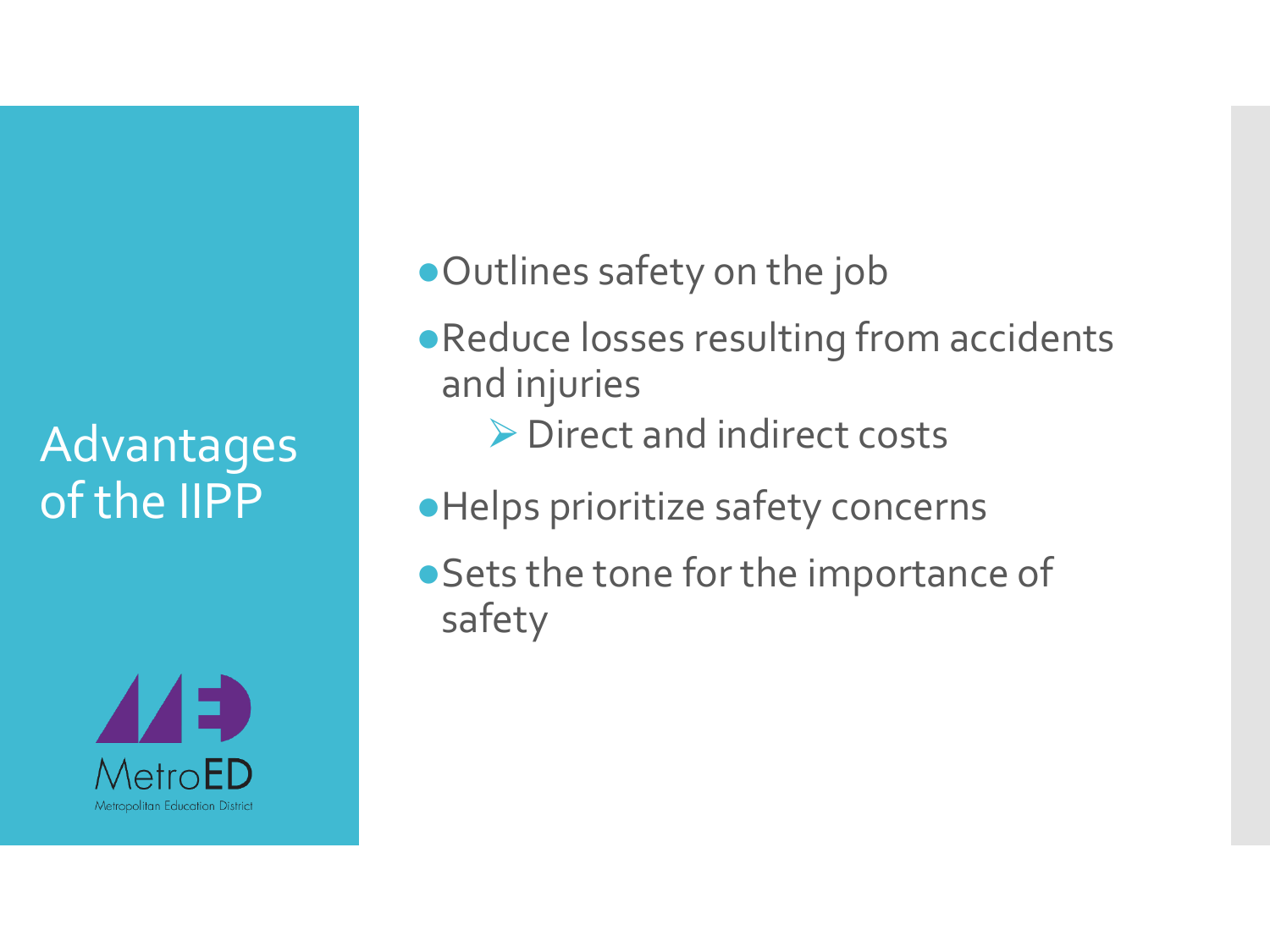Indentify the responsible person



- ●Must have authority and management's full support
- ●Allocate time, personnel and money
- ●Set a good example
- ●Employees are also responsible for conducting themselves safely (Labor Code Section 6407.1)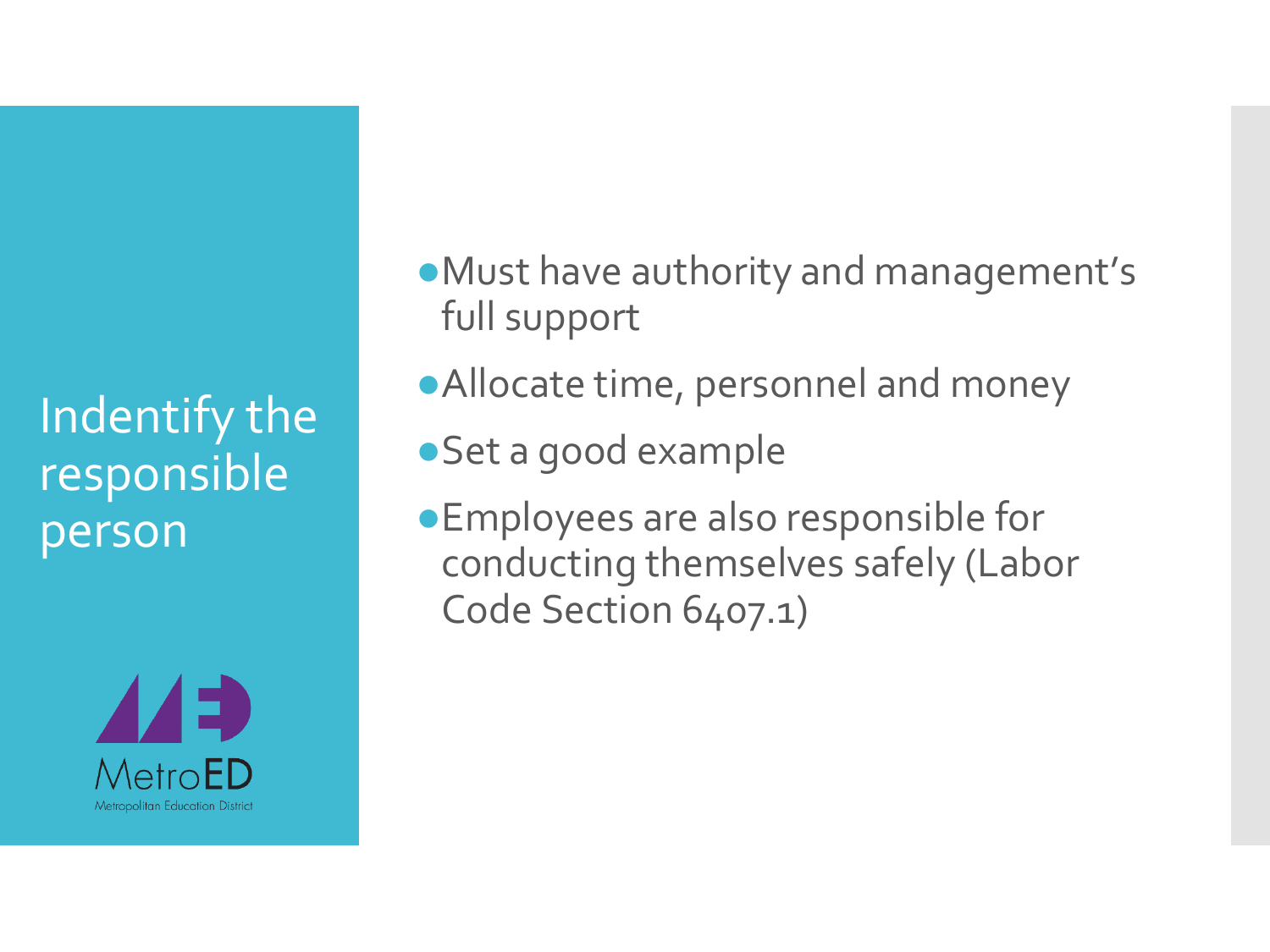Identify job hazards



- ●Determine potentially hazardous conditions, equipment and procedures
- ●Identify corrective actions
- ●Survey workplace conditions
	- ▶ Equipment
	- $\triangleright$  Chemicals
	- **► Work practices**
	- ▶ Cal/OSHA standards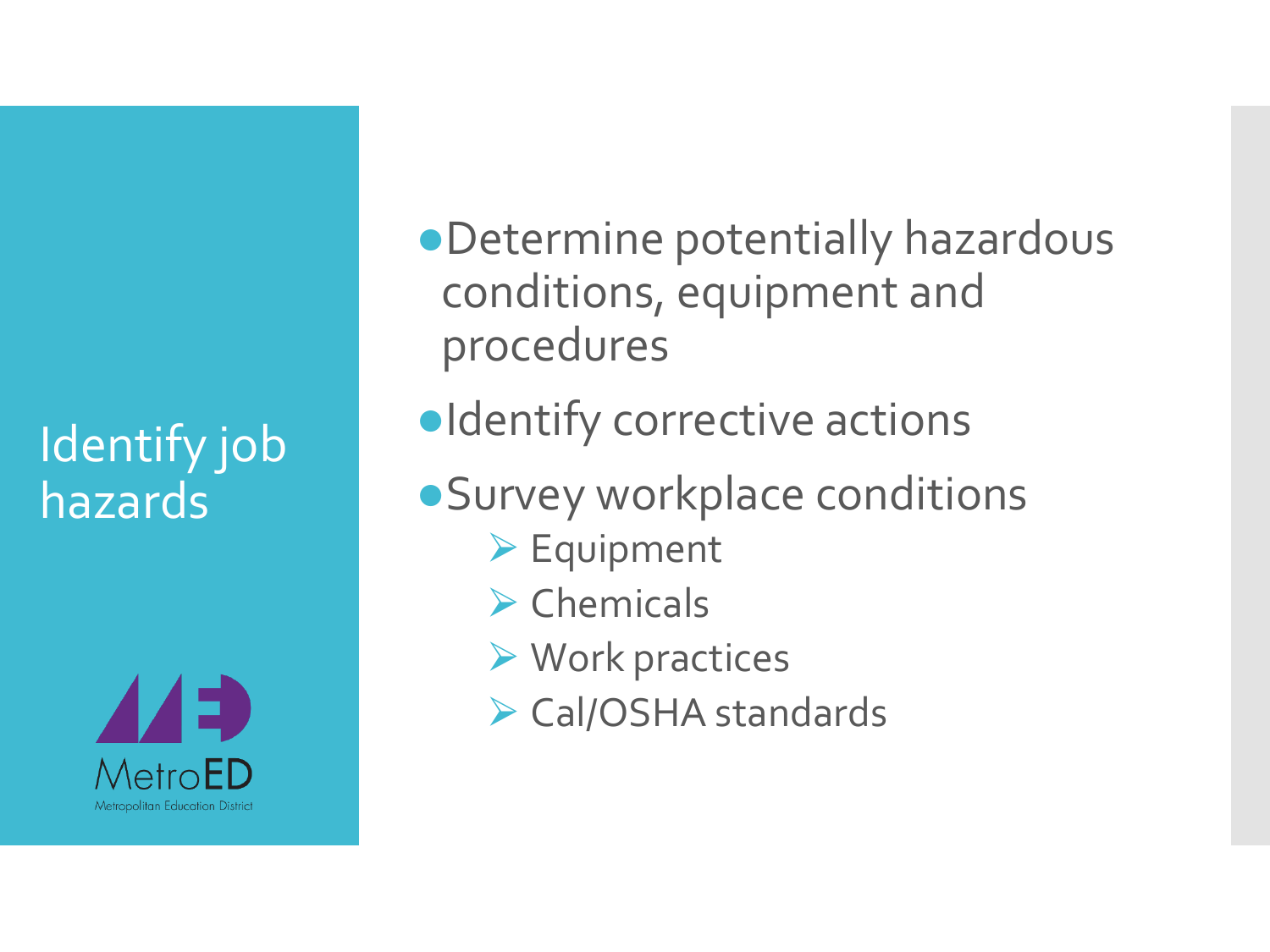## Identify job hazards



### **•Also review:**

- ▶ Accident, injury or illness data
- **► District safety policies and procedures**
- $\triangleright$  Records of training programs
- $\triangleright$  Talk to staff responsible for the work
- ⮚ Other safety programs currently in place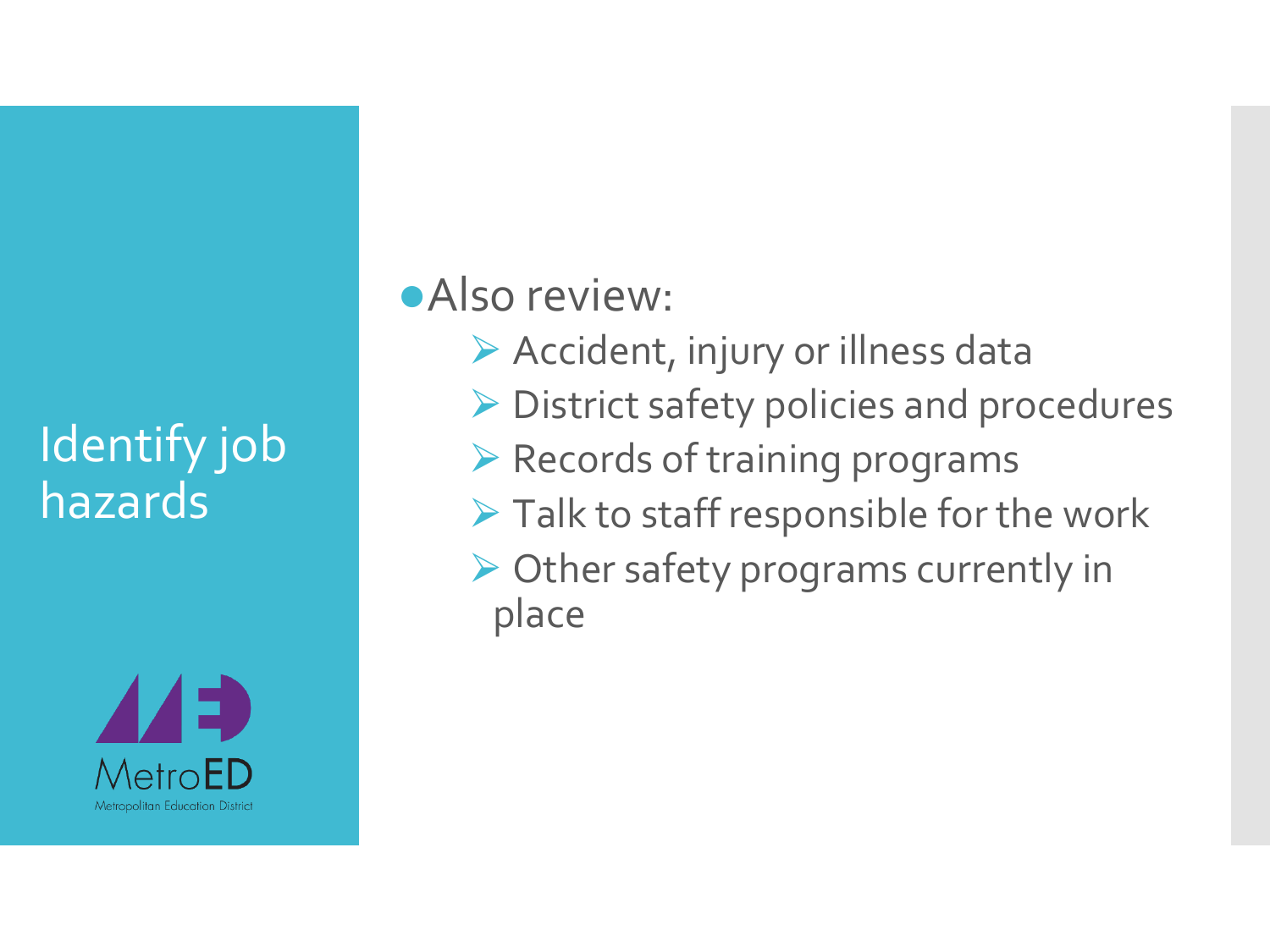## Inspections



- ●Conduct regular inspections of the campus or site
- ●Check for property and work practice concerns
- ●Reviewed by safety committee and/or management
- ●Helps to note trends and prioritize
- ●Document inspections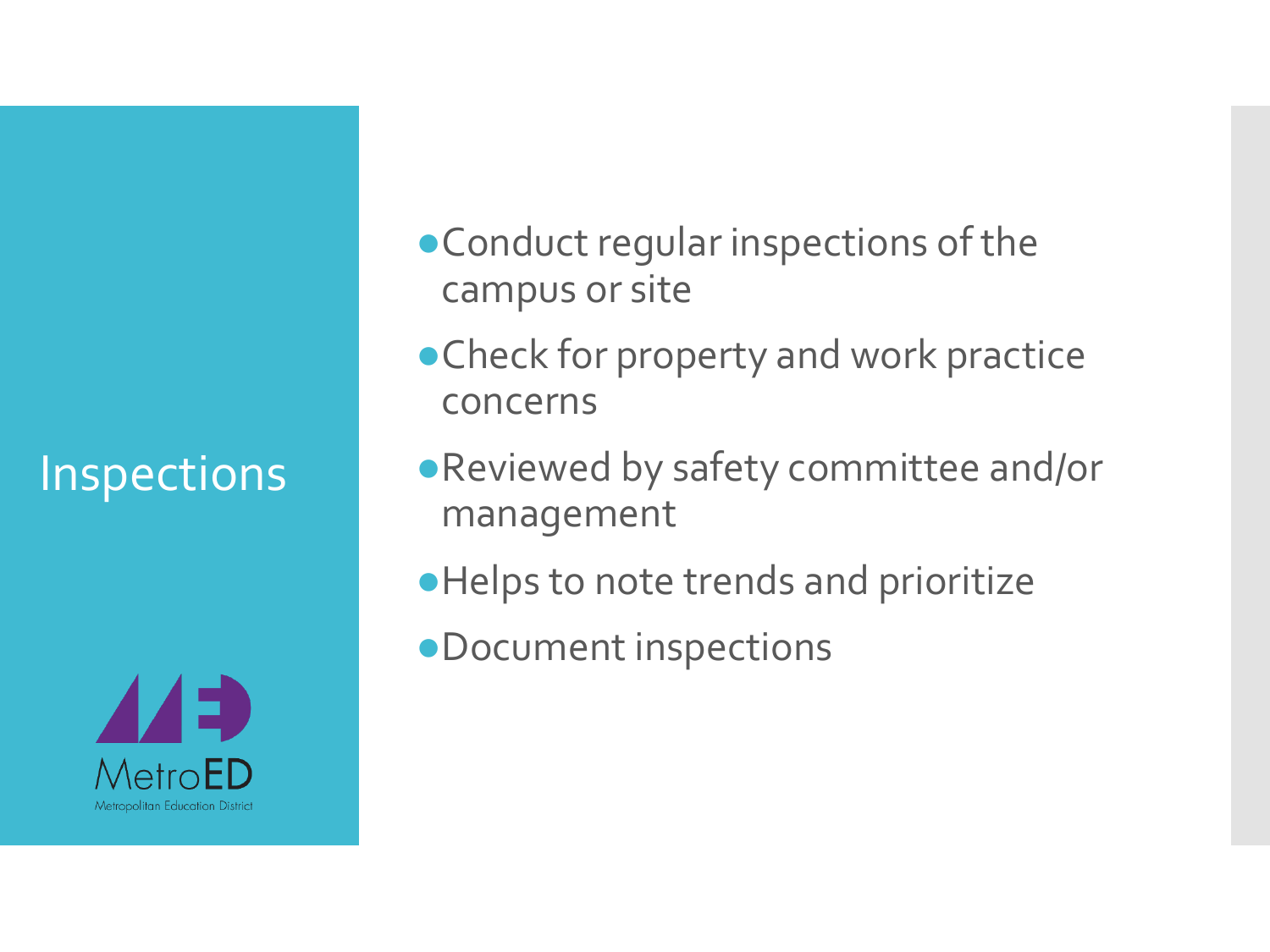# Employee training



#### ●Must be conducted

- ⮚ When IIPP is first established
- $\triangleright$  For all new employees
- $\triangleright$  New job assignment
- $\triangleright$  When new substances, processes, procedures or equipment are introduced
- $\triangleright$  When a new or previously unrecognized hazard is identified
- $\triangleright$  For all supervisors to assure they understand the hazards to which their employees may be exposed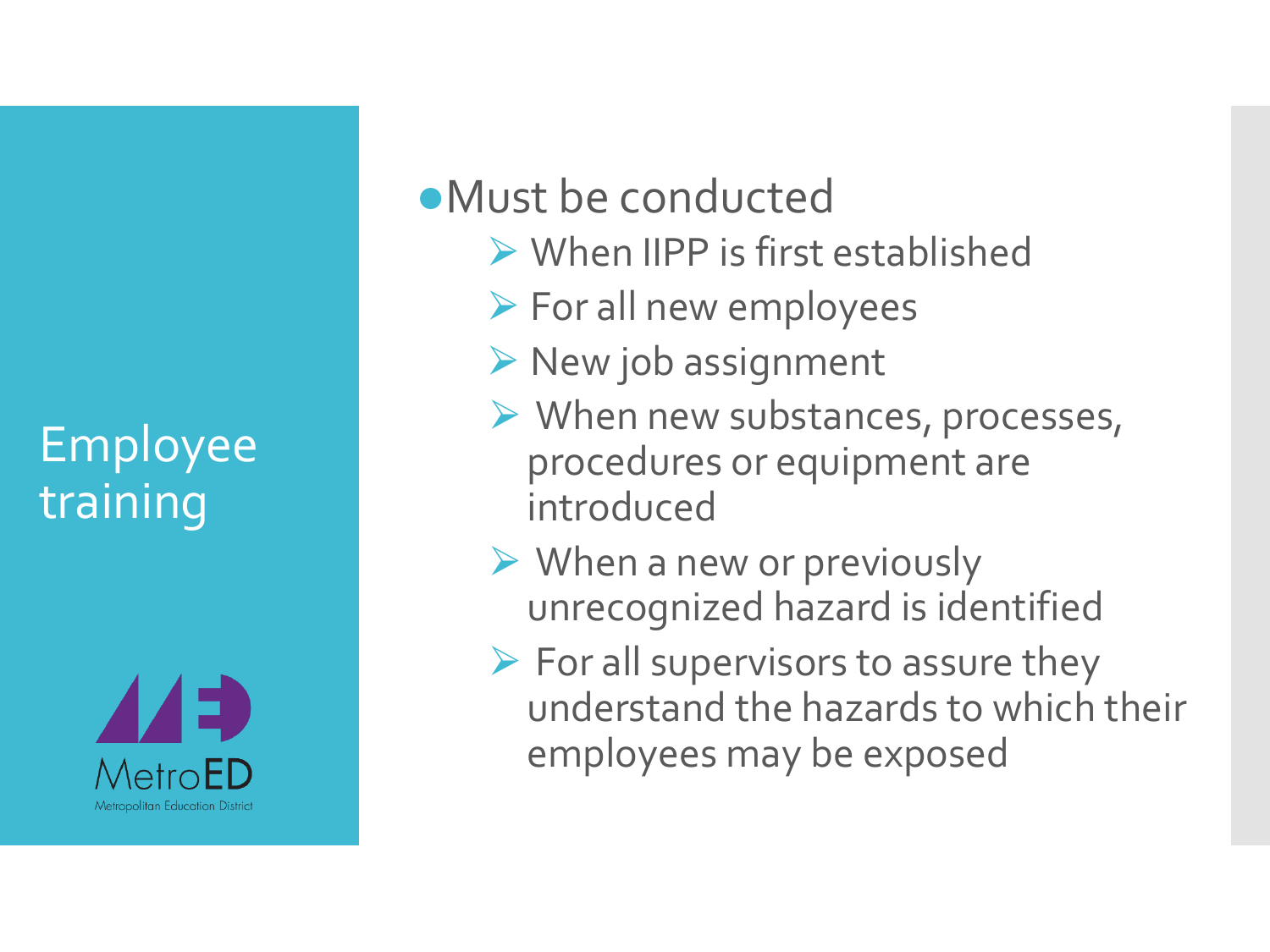Accident Investigatio n



●In writing, identify the cause(s) of the accident or near-miss occurrence

- ●Trend identification
- ●Questions to ask:
	- ⮚What happened?
	- ⮚Why did the incident happen?
	- $\triangleright$  What should be done?
	- $\triangleright$  What action has been taken?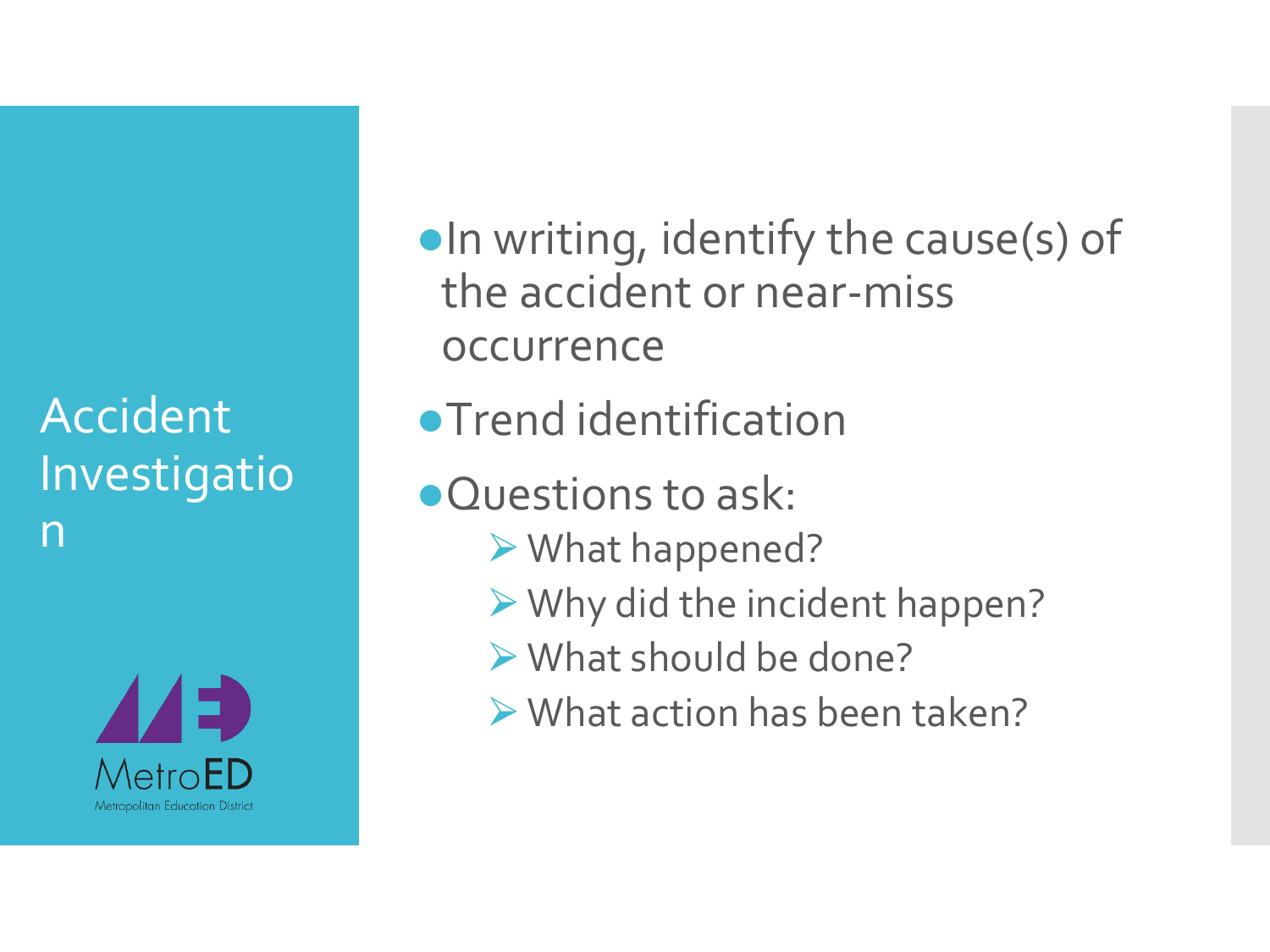#### Communication



- ●Establish a system for communicating with employees that is "readily understandable by all affected employees"
- ●Publish a brief safety policy to state that safety is priority
- ●Provide for employees to communicate safety concerns with the employer
	- $\triangleright$  Encourage information without fear of reprisal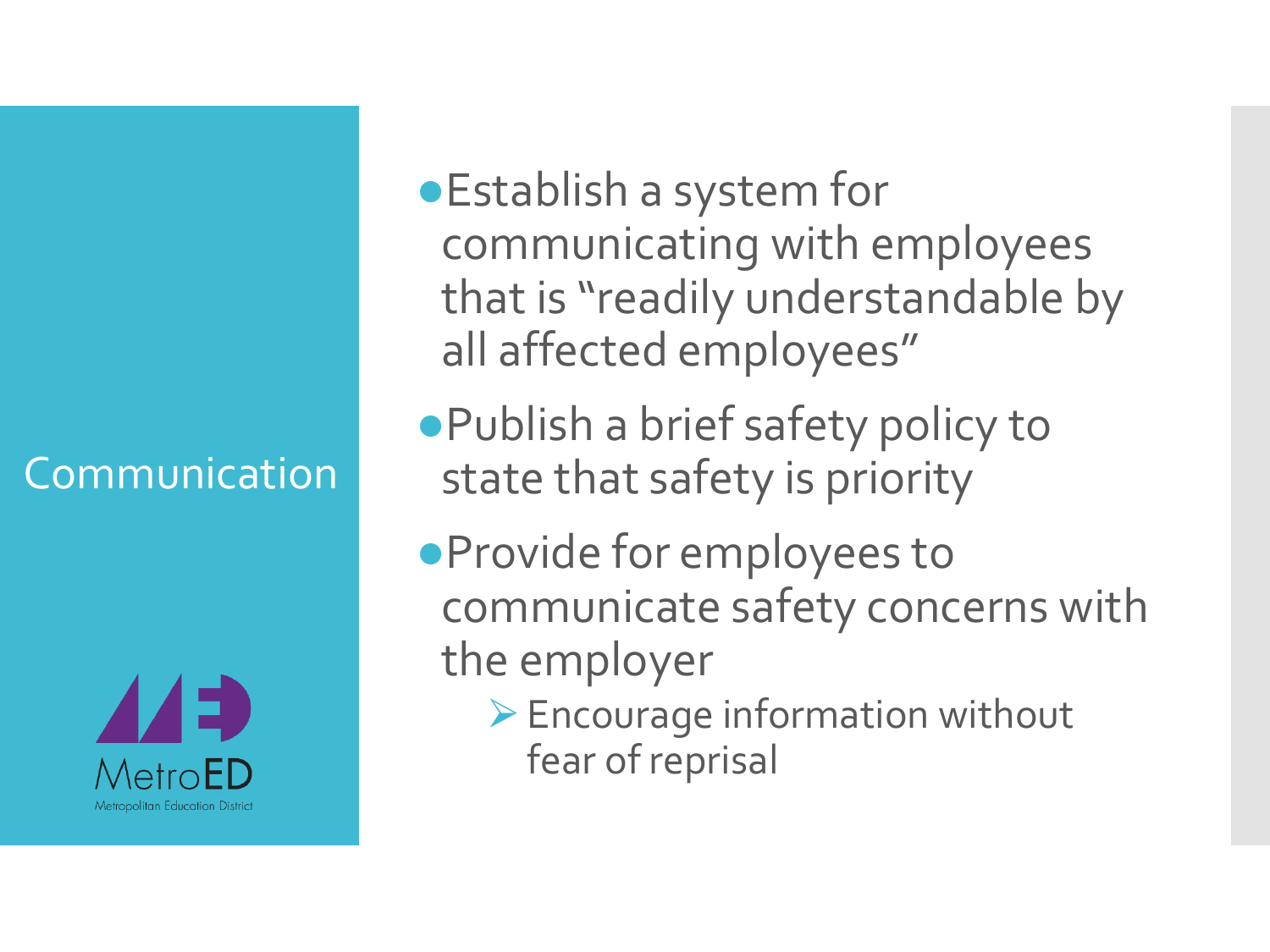#### **Communication**



# ●Safety committees

- $\triangleright$  Have representatives from all areas of the district or site
- **► Can use already established** committees or meetings when appropriate
- ●Posters, bulletins, newsletters can be used
- ●Safety suggestion box
- ●Urge all employees to actively participate in safety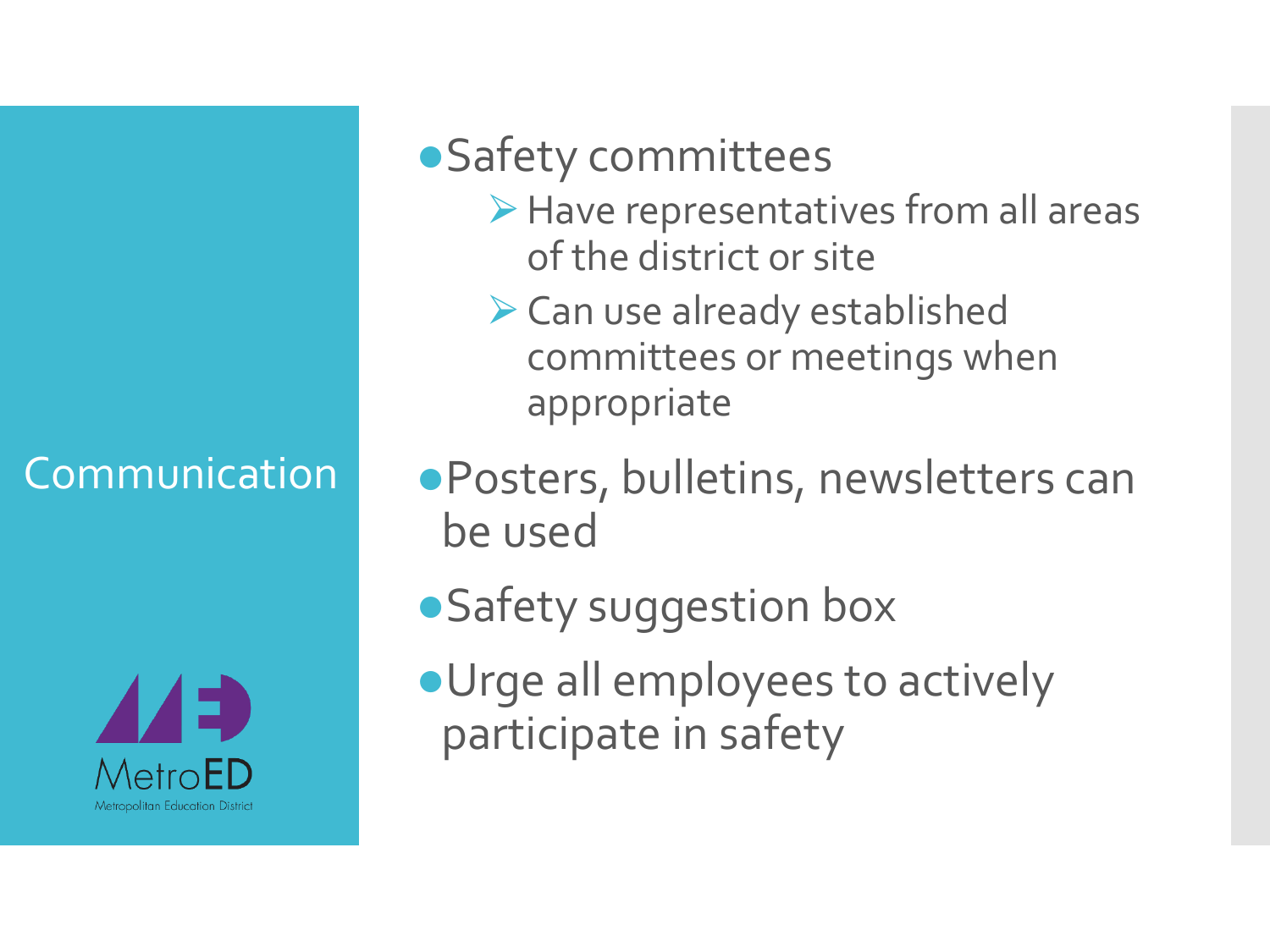Record Keeping



●Essential to all aspects of the program

- ▶ Compliance with regulation
- ▶ Tool in evaluating the success of the program
- ⮚Verification in the event of a loss
- $\triangleright$  If it's not written down, it didn't happen